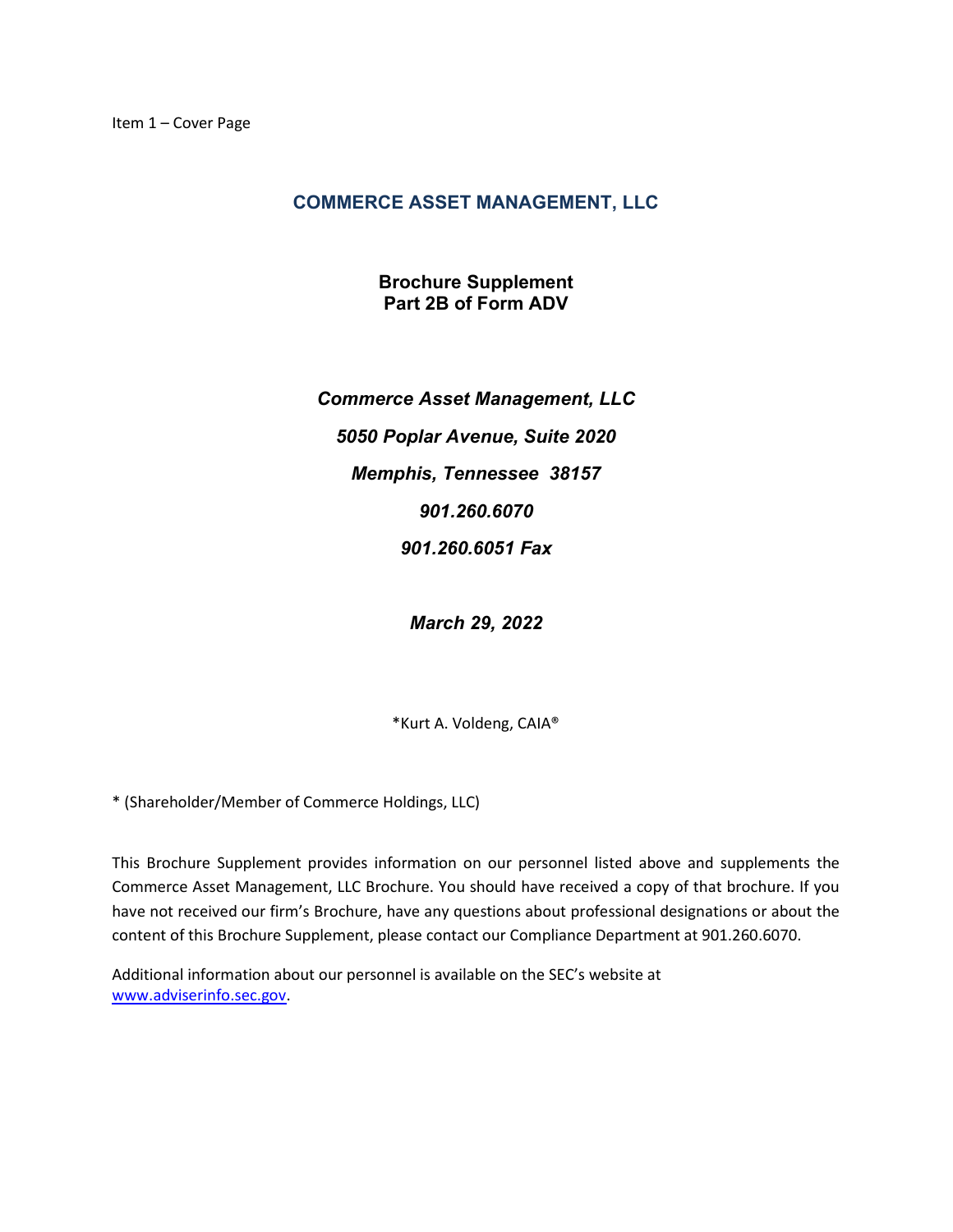#### Kurt A. Voldeng, CAIA®

| CHIEF INVESTMENT OFFICER, CHIEF OPERATING OFFICER & CHIEF COMPLIANCE OFFICER                               |                                                                                                               |
|------------------------------------------------------------------------------------------------------------|---------------------------------------------------------------------------------------------------------------|
| Item 2 – Educational Background and Business Experience                                                    |                                                                                                               |
| Year of Birth:<br>1967                                                                                     |                                                                                                               |
| Designations: CAIA® (Chartered Alternative Investment Analyst)                                             |                                                                                                               |
| Education:<br>MBA, University of Memphis, TN, 1991<br>BA Finance, University of Memphis, Memphis, TN, 1989 |                                                                                                               |
| <b>Business Background:</b>                                                                                |                                                                                                               |
| Commerce Asset Management, LLC                                                                             | 2014-Present, Chief Investment Officer<br>2011-Present, Chief Operating Officer & Chief Compliance<br>Officer |
| Commerce Advisors, LLC                                                                                     | 2017-Present, Advisor                                                                                         |
| Consulting Services Group, LLC                                                                             | 1990-2012, Executive Vice President & Senior Consultant                                                       |
| Commerce Square Trading, LLC                                                                               | 1990-2010, Registered Representative                                                                          |
| Item 3 - Disciplinary Information                                                                          |                                                                                                               |

 $\mathbf{C} = \mathbf{C} \mathbf{C} \mathbf{C} + \mathbf{C} \mathbf{C} \mathbf{C} + \mathbf{C} \mathbf{C} \mathbf{C} + \mathbf{C} \mathbf{C} \mathbf{C} \mathbf{C} + \mathbf{C} \mathbf{C} \mathbf{C} \mathbf{C} + \mathbf{C} \mathbf{C} \mathbf{C} \mathbf{C} \mathbf{C} \mathbf{C} \mathbf{C}$ 

Kurt Voldeng has no disciplinary disclosures to be reported.

#### Item 4 – Other Business Activities

Kurt Voldeng's ownership of Commerce Holdings, LLC, Commerce Asset Management's ultimate parent company could present a conflict of interest.

Kurt Voldeng's direct and indirect relationship with affiliated entities of Commerce Asset Management could provide an incentive to recommend investments based on revenues received by affiliated entities, rather than on the client's needs. Commerce Asset Management, LLC has compliance procedures in place to monitor unreasonable allocations of client assets. At least annually, Commerce Asset Management, LLC discloses financial relationships of affiliated entities that could pose a conflict of interest to its clients. In addition, Kurt Voldeng does not receive commissions, bonuses or other compensation based on the sale of securities, other investment products or revenues generated at affiliates of Commerce Asset Management. Please refer to Commerce Asset Management's ADV 2A for full disclosure of potential conflicts of interest.

Kurt Voldeng is the Treasurer and Member of the Governing Board of the Vision Preparatory Charter School, a Memphis Charter School. Kurt Voldeng is a founding Board Member of The Section 901 Youth Athletic Fund. Kurt Voldeng is an active member of the University of Memphis Alumni Association. Kurt